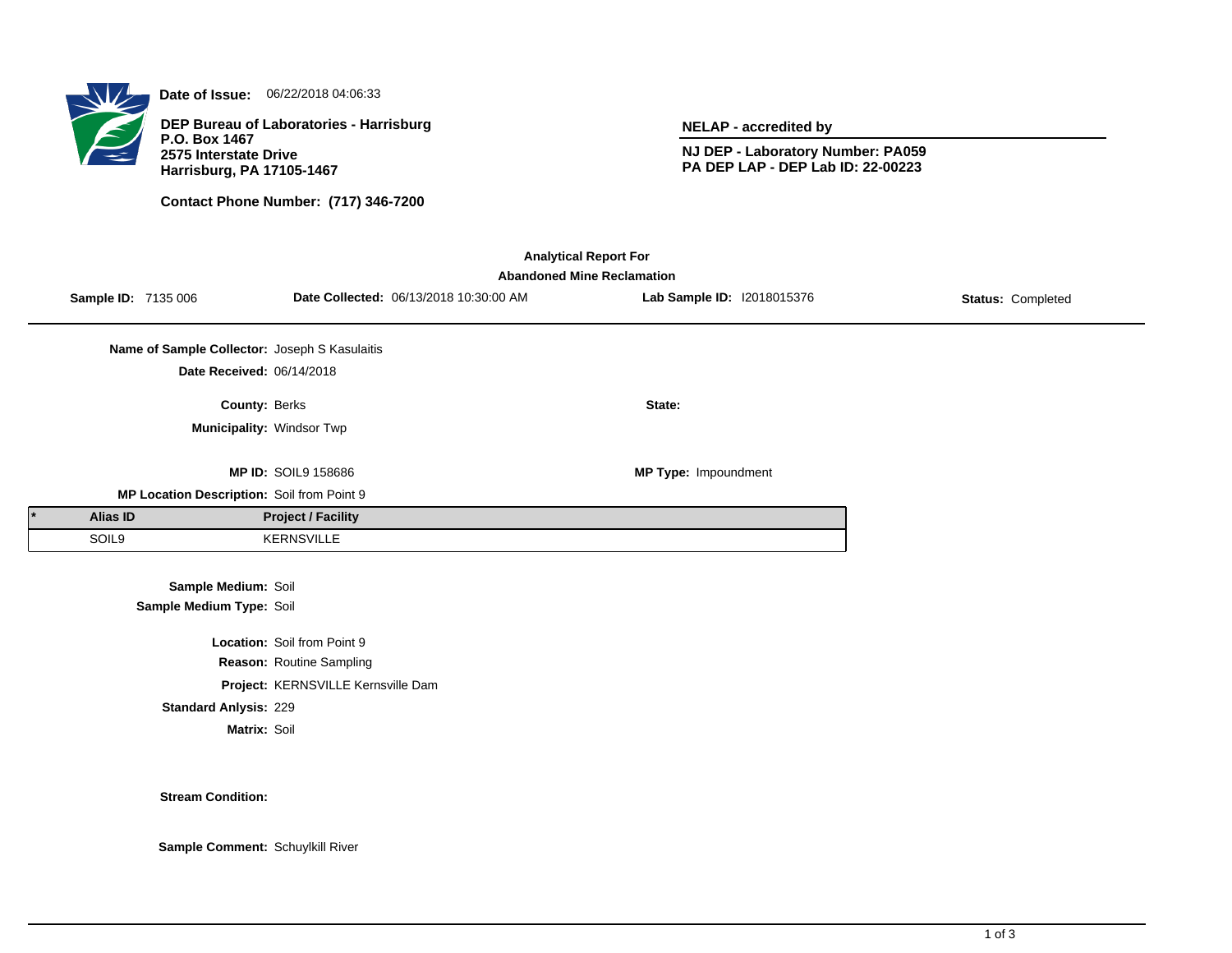## **Analytical Report For Abandoned Mine Reclamation**

| Sample ID: 7135 006                     | Date Collected: 06/13/2018 10:30:00 AM | Lab Sample ID: I2018015376    |                   | Status: Completed  |
|-----------------------------------------|----------------------------------------|-------------------------------|-------------------|--------------------|
| <b>Test Codes / CAS # - Description</b> | <b>Reported Results</b>                | <b>Date And Time Analyzed</b> | Approved by       | <b>Test Method</b> |
| 80002K ACID DIGESTION / ICP ANALYSIS    | 0.0 Each                               | 06/14/2018 12:00 PM           | <b>MBOTTS</b>     | EPA 3051           |
| 46909K2 Antimony, MG/KG Dry WT Basis    | <1.290 MG/KG                           | 06/18/2018 11:54 AM           | <b>SCHOY</b>      | EPA 6020B          |
| 46903K2 Arsenic, MG/KG Dry WT Basis     | <2.590 MG/KG                           | 06/18/2018 11:54 AM           | <b>SCHOY</b>      | EPA 6020B          |
| 90002S ASTM-A H2O Leach*                | 0 Each                                 | 06/19/2018 12:00 AM           | <b>FHUNZIKER</b>  | ASTM D3987-06      |
| 46901K BARIUM, MG/KG DRY WT. BASIS      | 22.4 MG/KG                             | 06/18/2018 10:40 AM           | <b>MBOTTS</b>     | EPA 6010 D         |
| 46910K2 Beryllium, MG/KG Dry WT Basis   | <0.647 MG/KG                           | 06/18/2018 11:54 AM           | <b>SCHOY</b>      | EPA 6020B          |
| 46022K Boron, MG/KG Dry Wt. Basis       | <25.9 MG/KG                            | 06/18/2018 10:40 AM           | <b>MBOTTS</b>     | EPA 6010 D         |
| 46309K2 Cadmium, MG/KG Dry WT Basis     | <0.647 MG/KG                           | 06/18/2018 11:54 AM           | <b>SCHOY</b>      | EPA 6020B          |
| 46308K CHROMIUM, MG/KG DRY WT. BASIS    | 4.79 MG/KG                             | 06/18/2018 10:40 AM           | <b>MBOTTS</b>     | EPA 6010 D         |
| 46908K2 Cobalt, MG/KG Dry WT Basis      | 14.400 MG/KG                           | 06/18/2018 11:54 AM           | <b>SCHOY</b>      | EPA 6020B          |
| 46257K COPPER, MG/KG DRY WT. BASIS      | 12.800 MG/KG                           | 06/18/2018 10:40 AM           | <b>MBOTTS</b>     | EPA 6010 D         |
| 41032L Hexavalent Chromium dry weight   | <25.87 UG/KG                           | 06/21/2018 04:14 PM           | <b>FVODOPIVEC</b> | EPA 218.6          |
| 41032A Hexchrome ASTM Leach             | <1.0 UG/L                              | 06/21/2018 04:14 PM           | <b>FVODOPIVEC</b> | EPA 218.6          |
| 46258K2 Lead, , MG/KG Dry WT Basis      | 7.110 MG/KG                            | 06/18/2018 11:54 AM           | <b>SCHOY</b>      | EPA 6020B          |
| 46255K MANGANESE, MG/KG DRY WT. BASIS   | 166 MG/KG                              | 06/18/2018 10:40 AM           | <b>MBOTTS</b>     | EPA 6010 D         |
| 46259K MERCURY, MG/KG DRY WT. BASIS     | <0.129 MG/KG                           | 06/18/2018 02:27 PM           | <b>FHUNZIKER</b>  | <b>EPA 7471B</b>   |
| 46307K2 Nickel, MG/KG Dry WT Basis      | 21.900 MG/KG                           | 06/18/2018 11:54 AM           | <b>SCHOY</b>      | EPA 6020B          |
| 40005K PERCENT MOISTURE IN SOIL*        | 22.69%                                 | 06/15/2018 10:30 AM           | <b>MBOTTS</b>     | <b>SM 2540G</b>    |
| 40006K PERCENT SOLID CONTENT*           | 77.31 %                                | 06/15/2018 10:30 AM           | <b>MBOTTS</b>     | SM 2540G           |
| 40004K Sample Weight, g                 | 0.5000 GRAMS                           | 06/14/2018 12:00 PM           | <b>MBOTTS</b>     | EPA 3051           |
| 46904K2 Selenium, MG/KG Dry WT Basis    | <4.530 MG/KG                           | 06/18/2018 11:54 AM           | <b>SCHOY</b>      | EPA 6020B          |
| 46902K2 Silver, MG/KG Dry WT Basis      | <0.647 MG/KG                           | 06/18/2018 11:54 AM           | <b>SCHOY</b>      | EPA 6020B          |
| 46911K2 Thallium, MG/KG Dry WT Basis    | <1.290 MG/KG                           | 06/18/2018 11:54 AM           | <b>SCHOY</b>      | EPA 6020B          |
| 46912K TIN, MG/KG DRY WT. BASIS         | <25.9 MG/KG                            | 06/18/2018 10:40 AM           | <b>MBOTTS</b>     | EPA 6010 D         |
| 46913K VANADIUM, MG/KG DRY WT. BASIS    | <6.47 MG/KG                            | 06/18/2018 10:40 AM           | <b>MBOTTS</b>     | EPA 6010 D         |
| 40722W WAD Cyanide ASTM Leach ug/Kg     | <0.0776 MG/KG                          | 06/19/2018 08:25 AM           | <b>TVOROBEYCH</b> | EPA KELADA-01      |
| 40719W WAD Cyanide ASTM Leach ug/L      | $< 003$ MG/L                           | 06/19/2018 08:25 AM           | <b>TVOROBEYCH</b> | EPA KELADA-01      |
| 46905K ZINC, MG/KG DRY WT. BASIS        | 62.0 MG/KG                             | 06/18/2018 10:40 AM           | <b>MBOTTS</b>     | EPA 6010 D         |

The results of the analyses provided in this laboratory report relate only to the sample(s) identified therein. Unless otherwise noted, the results presented on this laboratory report meet all requirements of the 2009 TNI standard. Sample was in acceptable condition when received by the Laboratory. Any exceptions are noted in the report. \* denotes tests that the laboratory is not accredited for

Taru Upadhyay, Technical Director, Bureau of Laboratories